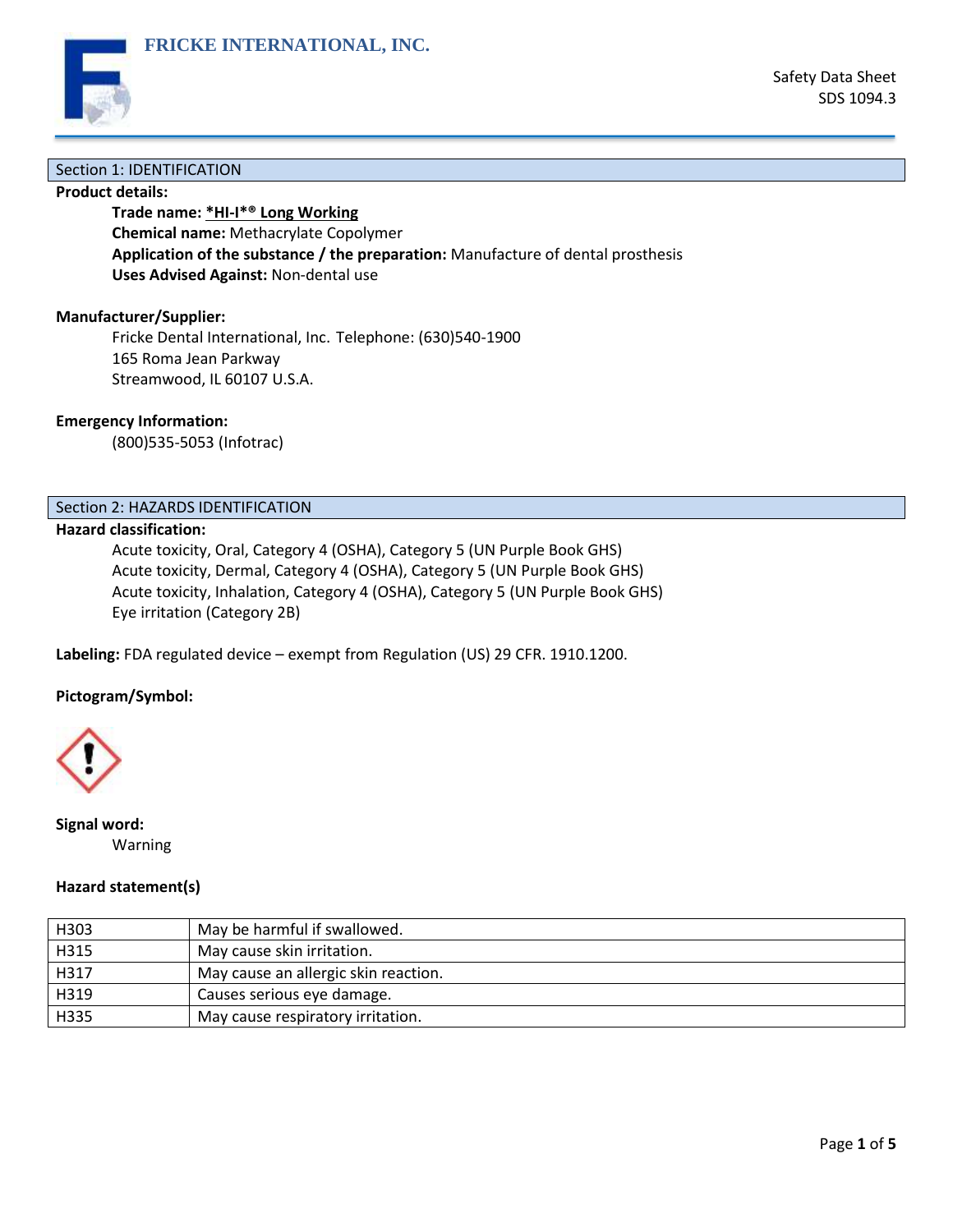

| Section 2: HAZARDS IDENTIFICATION (Continued) |                                                                                                    |  |  |
|-----------------------------------------------|----------------------------------------------------------------------------------------------------|--|--|
| <b>Precautionary statement(s)</b>             |                                                                                                    |  |  |
| P202                                          | Do not handle until all safety precautions have been read and understood.                          |  |  |
| P234                                          | Keep only in original container.                                                                   |  |  |
| P235+P410                                     | Keep cool. Protect from sunlight.                                                                  |  |  |
| P261                                          | Avoid breathing dust/fume/gas/mist/vapors/spray.                                                   |  |  |
| P264                                          | Wash thoroughly after handling.                                                                    |  |  |
| P270                                          | Do not eat, drink or smoke when using this product.                                                |  |  |
| P273                                          | Avoid release to the environment.                                                                  |  |  |
| P280                                          | Wear protective gloves/protective clothing/eye protection/face protection.                         |  |  |
| P301+P330                                     | IF SWALLOWED: Rinse mouth.                                                                         |  |  |
| P302+P352                                     | IF ON SKIN: Wash with plenty of soap and water.                                                    |  |  |
| P304+P340                                     | IF INHALED: Remove victim to fresh air and keep at rest in a position comfortable for breathing.   |  |  |
| P305+P351+P338                                | IF IN EYES: Rinse cautiously with water for several minutes. Remove contact lenses, if present and |  |  |
|                                               | easy to do. Continue rinsing.                                                                      |  |  |
| P308+P313                                     | If exposed or concerned: Get medical advice attention.                                             |  |  |
| P312                                          | Call a poison center or doctor if you feel unwell.                                                 |  |  |
| P332+P313                                     | If skin irritation occurs: Get medical advice/attention.                                           |  |  |
| P337+P313                                     | If eye irritation persists: Get medical advice/attention.                                          |  |  |

# Section 3: COMPOSITITION/INFORMATION ON INGREDIENTS

Chemical Characterization:

Description:

| Dangerous and Non-Dangerous components: |                                |                              |     |  |  |  |
|-----------------------------------------|--------------------------------|------------------------------|-----|--|--|--|
| CAS#                                    | <b>Name</b>                    | <b>Hazard Classification</b> | %   |  |  |  |
| n/a                                     | <b>Proprietary Formulation</b> | <b>None</b>                  | 100 |  |  |  |

#### Section 4: FIRST-AID MEASURES

**Inhalation**: Remove to fresh air. Get medical attention if discomfort persists.

**Skin**: Immediately wash with water and soap. Rinse thoroughly. If irritation occurs, consult a doctor.

**Eye**: Flush with plenty of water for at least 15 minutes. Seek medical advice.

**Ingestion**: Rinse mouth out with water.

### Section 5: FIRE-FIGHTING MEASURES

**Suitable Extinguishing Media**: Water, carbon dioxide, dry chemical.

**Approx. flammable limit by % volume in air:**

#### **LEL: NA UEL: NA**

**Special Hazards:** Polymer dust is combustible. The explosive limits of the polymer particles suspended in air are approximately those of coal dust.

**Advice for Firefighters**: Avoid extinguishing methods which may generate dust clouds. Do not use a water stream as it can disperse dust into the air, producing a fire hazard and possible explosion hazard if exposed to an ignition source.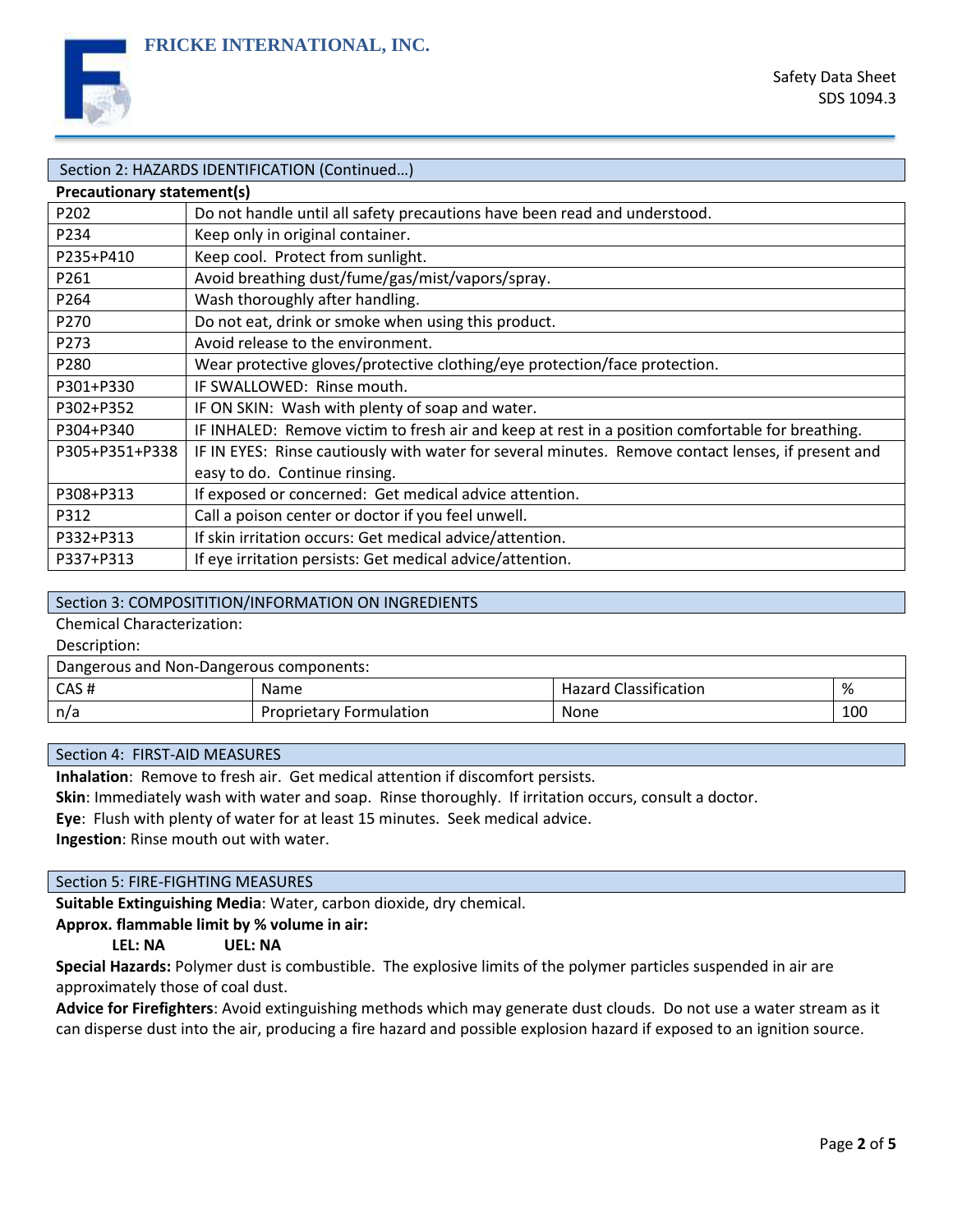

## Section 6: ACCIDENTAL RELEASE MEASURES

**Personal Precautions:** Use personal protective equipment. Avoid dust formation. Avoid breathing vapors, mist or gas. Ensure adequate ventilation. Avoid breathing dust.

**Environmental Precautions:** Prevent further leakage or spillage if safe to do so. Do not let product enter drains. Discharge into the environment must be avoided.

**Containment and Cleanup**: Pick up and arrange disposal without creating dust. Sweep up material to avoid a slipping hazard. Keep airborne particulates at a minimum when cleaning up spills.

Section 7: HANDLING AND STORAGE

**Precautions For Safe Handling**: No special measures required.

**FRICKE INTERNATIONAL, INC.**

**Conditions For Safe Storage**: Keep in a well ventilated area. Store under 80°F (27°C). Keep container tightly closed and sealed until ready for use. Avoid all possible sources of ignition (spark or flame).

Section 8: EXPOSURE CONTROLS/PERSONAL PROTECTION

**Engineering Controls**: Provide good local exhaust at processing equipment.

**Eye/Face Protection**: Safety goggles or chemical splash goggles.

**Skin Protection**: Wear impervious gloves with consideration to the product and the preparation.

**Body Protection:** Protective work clothing.

**Respiratory Protection:** Not required but use the type for Particulates Not Otherwise Classified if needed. **Environmental Exposure**:

| <b>Occupational Exposure Limits:</b>                 |                     |  |
|------------------------------------------------------|---------------------|--|
| Particulates Not Otherwise Regulated (Non Hazardous) |                     |  |
| <b>OSHA PEL (Total Dust)</b>                         | 15 mg/m $^3$        |  |
| <b>OSHA PEL (Respirable Fraction)</b>                | 5 mg/m <sup>3</sup> |  |

**Additional Information:** The lists that were valid during the creation were used as a basis.

| Section 9: PHYSICAL AND CHEMICAL PROPERTIES |                                                                                 |  |  |  |
|---------------------------------------------|---------------------------------------------------------------------------------|--|--|--|
| <b>General Information</b>                  |                                                                                 |  |  |  |
| Physical state and appearance               | Fine powder                                                                     |  |  |  |
| Odor                                        | Faint odor in bulk                                                              |  |  |  |
| <b>Change in Condition</b>                  |                                                                                 |  |  |  |
| Approx. boiling point                       | <b>NA</b>                                                                       |  |  |  |
| Flash Point                                 | $>300^{\circ}$ C                                                                |  |  |  |
| Ignition Temperature                        | Not Established                                                                 |  |  |  |
| Auto Igniting                               | Product is not self-igniting                                                    |  |  |  |
| Danger of explosion                         | Product is not explosive; however, formation of explosive powder/air mixture is |  |  |  |
|                                             | possible.                                                                       |  |  |  |
| <b>Other</b>                                |                                                                                 |  |  |  |
| Solubility in water                         | Insoluble                                                                       |  |  |  |
| Vapor Density                               | <b>NA</b>                                                                       |  |  |  |
| <b>Evaporation Rate</b>                     | <b>NA</b>                                                                       |  |  |  |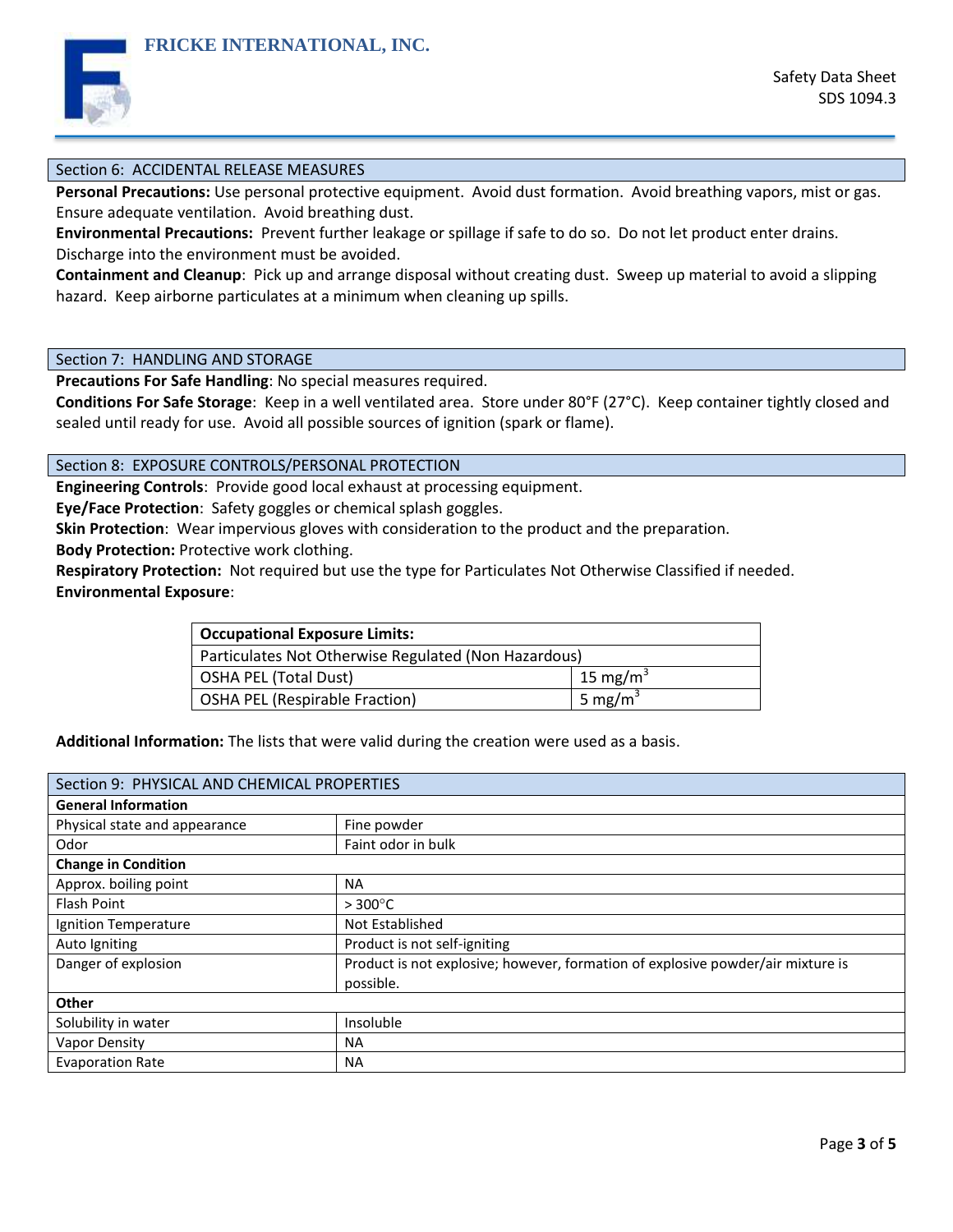

### Section 10: STABILITY AND REACTIVITY

**Chemical Stability:** Stable under recommended storage conditions.

**Hazardous Reactions:** No further relevant information available.

**FRICKE INTERNATIONAL, INC.**

**Conditions To Avoid:** Incompatible materials, dust generation, excess heat, strong oxidants. Keep away from heat, sparks or ignition sources.

**Incompatible Materials:** Strong oxidizing agents and strong bases.

**Hazardous Decomposition Products:** Oxides of carbon when burned.

#### Section 11: TOXICOLOGICAL INFORMATION

# **Acute Toxicity**

**Primary irritant effect:**

**On the skin:** no irritating effect

**On the eye:** dust may cause irritation with abrasive injury

**Ingestion:** small amounts are not expected to cause adverse effects.

**Inhalation:** inhalation of dust may cause irritation of the nose, throat, and upper respiratory tract.

# **Chronic Health Effects**

No information found.

#### Section 12: ECOLOGICAL INFORMATION

**Aquatic Toxicity** No data available **Ecological Toxicity** No data available **Mobility in Soil** No data available **Other Adverse Effects** No data available

#### Section 13: DISPOSAL CONSIDERATIONS

**Product:** Small quantities can be polymerized with the matching system component(s) and the cured solid material can be disposed of with the regular garbage. Larger quantities must be disposed of according to official regulations.

**Contaminated Packaging:** Must be disposed of according to official regulations.

# Section 14: TRANSPORT INFORMATION

**UN Number:** None **Proper Shipping Name:** Not regulated. **Hazard Class:** None **Packing Group:** None **Label Statement:** None

# Section 15: REGULATORY INFORMATION

**Federal and State Regulations** US OSHA Hazard Classification: Non-hazardous SARA Title III, Section 355: None